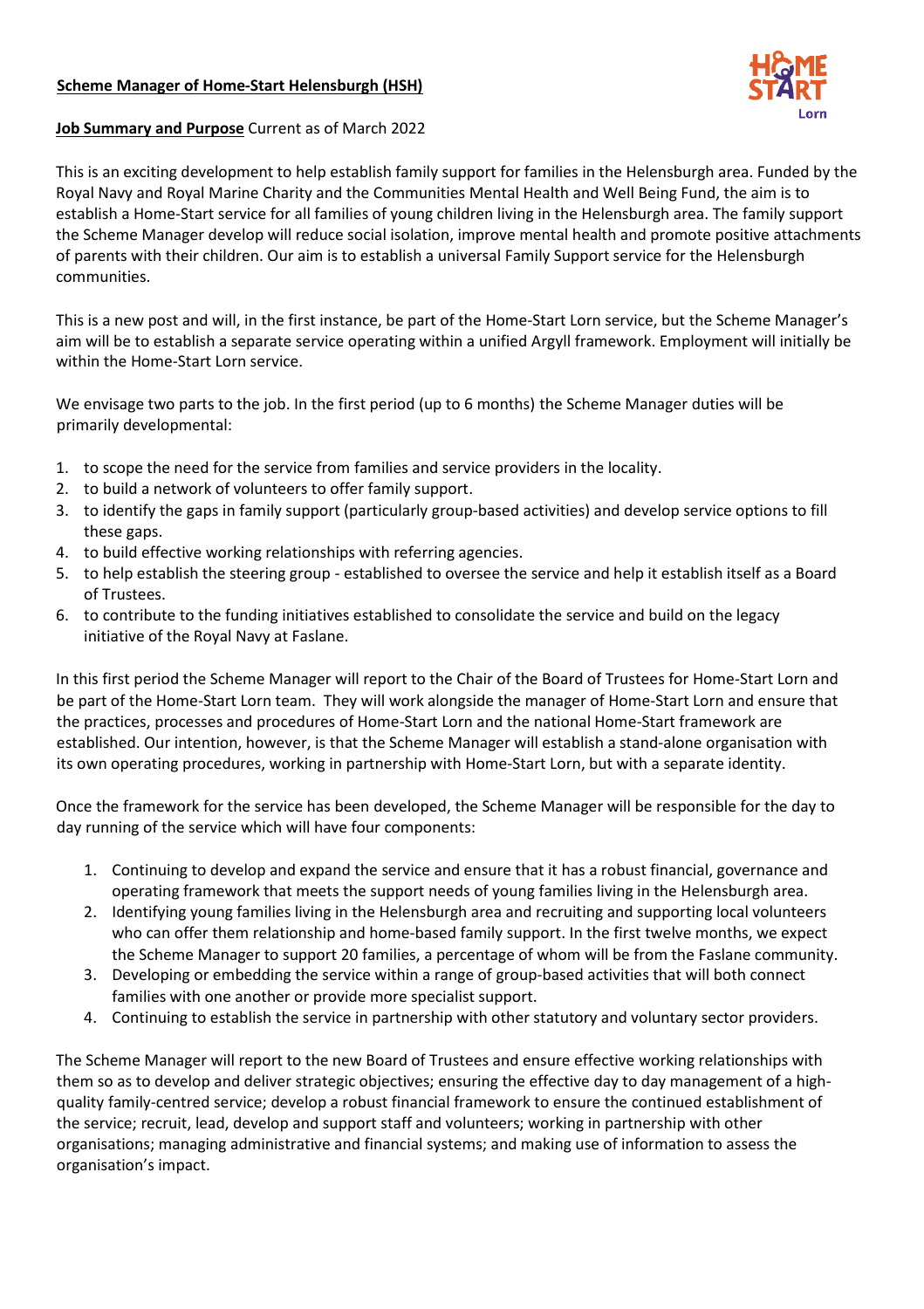# **Main Responsibilities**

# **1. Leadership and Strategy**

- To scope the need for a Home-Start Service in the Helensburgh area from families and service providers in the locality.
- To work in partnership with the Home-Start Lorn team to ensure their operating procedures are fully established in the Helensburgh scheme.
- To work alongside the Home-Start Lorn steering group established to oversee the service and help it establish itself as a separate Board of Trustees responsible for the Helensburgh service.
- To help develop the legacy initiative of the Royal Navy at Faslane.
- To develop a Family Support organisation that reflects the values of Home-Start UK and to ensure that these are consistently applied and modelled.
- To develop a range of family support services and ensure that the mental health, social isolation and attachment needs of families are addressed.
- To ensure effective partnerships are established with the local statutory and voluntary sector organisations so as to develop a seamless family support service.
- To promote Home-Start Helensburgh, its profile, ethos and practice through effective communication.
- To develop effective partnerships with funders and initiate the fundraising required to support the organisation's current and future budget.
- Contributing to the development of Home-Start locally, in Scotland, and in the UK in accordance with the Home-Start Articles of Association, Quality Standards and Method of Practice.

# **2. Support for Families**

- To develop in conjunction with Health, Education and Social Work and the Royal Navy, a framework of volunteer-based family support, group-based support and specialist family support.
- Maintain an overview of all work with families in the scheme.
- To obtain and record on Charity Log (the charity database) family details and establish an assessment, matching and monitoring procedure with the appropriate parts of the service.
- To manage a caseload of supported families and volunteers and model good practice in family support.
- To make regular contact with all families and volunteers and deal promptly and efficiently with issues and concerns of volunteers and families.
- To undertake the strategic lead and designated responsibilities to safeguard and promote children's welfare.
- To support the work of staff and volunteers by maintaining an overview of systems, quality and impact
- To recruit and support staff to develop both individual family and group work approaches.
- To support staff to utilise community assets, including social media to ensure families benefit and participate in their community.

### **3. Leading Staff and Volunteers**

- Day to day management and support of staff, ensuring wellbeing, support, supervision and opportunities for learning and development.
- Leading a robust and effective strategy to recruit additional volunteers.
- Promoting strong team working and active participation of staff in the development of the organisation.
- Dealing with day to day staffing matters in accordance with the organisation's policies.
- Delivering training to volunteers and families with colleagues and through the Home-Start Preparation Course.

### **4. Managing the Service and Good Governance**

- Ensuring the organisation's policies and procedures are implemented and reviewed, in line with the Home-Start Agreement and Quality Assurance Standards.
- Ensuring effective administration and financial systems are in place.